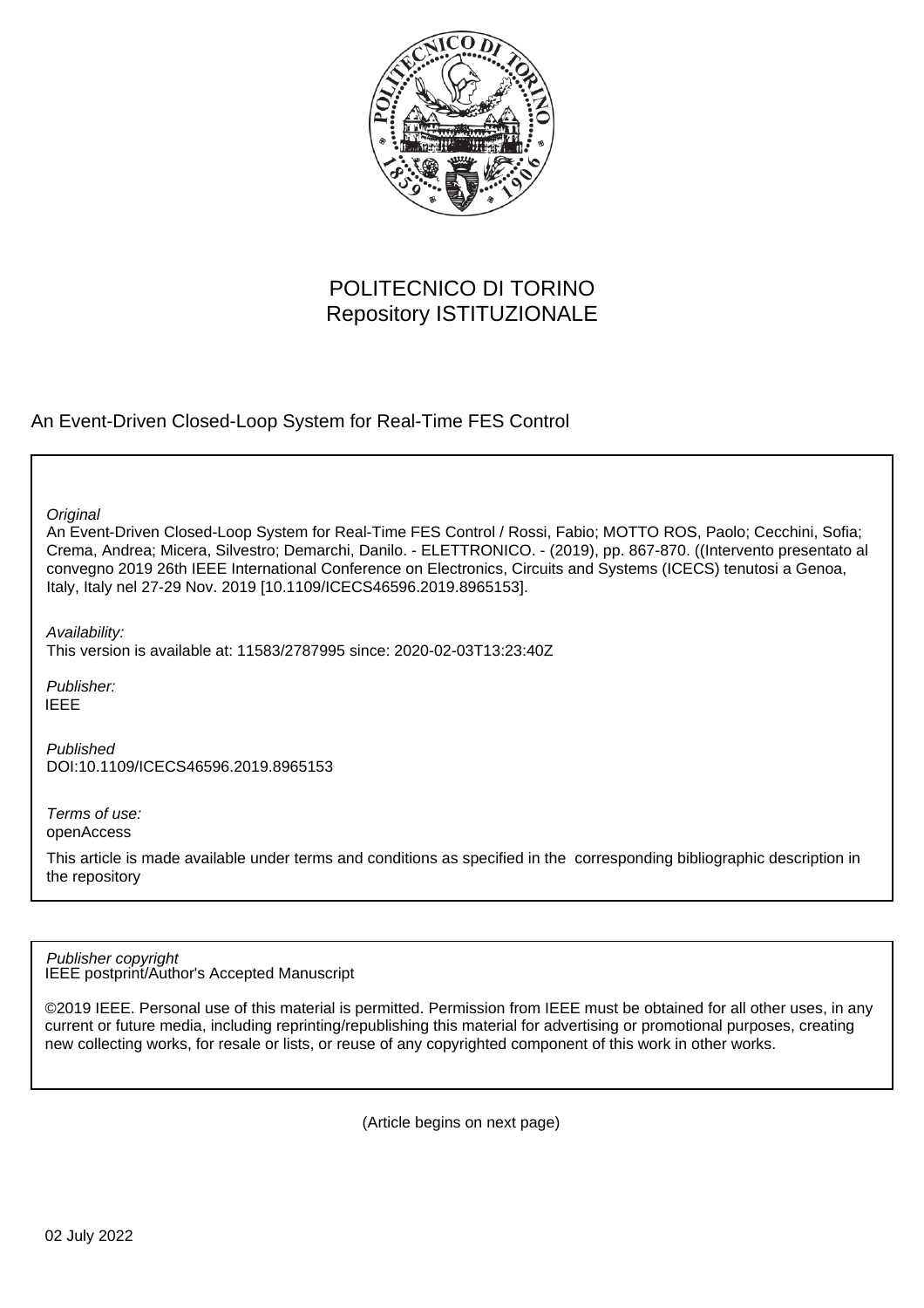# An Event-Driven Closed-Loop System for Real-Time FES Control

Fabio Rossi\*, Paolo Motto Ros<sup>†</sup>, Sofia Cecchini\*, Andrea Crema<sup>‡</sup>, Silvestro Micera<sup>‡</sup>, Danilo Demarchi\* <sup>∗</sup>Dipartimento di Elettronica e Telecomunicazioni, Politecnico di Torino, Torino, Italy, Email: danilo.demarchi@polito.it †Electronic Design Laboratory, Istituto Italiano di Tecnologia, Genova, Italy, Email: paolo.mottoros@iit.it ‡ Ecole Polytechnique Federale de Lausanne (EPFL), Geneve, Switzerland

*Abstract*—Active functional rehabilitation procedures, exoskeleton application and prosthesis employment are essential tools for the society life reinstatement of subjects affected by neuromuscular disorders or victims of serious physical accident. In this paper we propose a closed-loop system for the control of the Functional Electrical Stimulation (FES) based on the Average Threshold Crossing (ATC) event-driven processing technique applied to the sEMG signal. It allows an energy saving, low complex, and real-time muscle activity monitoring suitable for bio-feedback lines applications. Two functional modalities are implemented: *self-administered stimulation*, in which a person is able to self-stimulate herself/himself, and *two-subjects stimulation*, that covers the standard rehabilitation flow in which both the therapist and the patient are involved. The system has been tested on 19 healthy subjects to evaluate its performance in term of reproducibility between the voluntary movement and the stimulated one, obtaining a median value of the correlation coefficient, used as similarity measurement, above 0.9 across a wide range of benchmark movements. The promising results confirm the feasibility of controlling myoelectric exoskeleton and prosthesis with the ATC processing approach.

*Index Terms*—event-driven sEMG, smart rehabilitation, functional electrical stimulation

## I. INTRODUCTION

The Functional Electrical Stimulation (FES), an active rehabilitation technique that applies low energy electrical pulses by means of superficial electrodes, allows the partial or complete motor functions restoration for subjects affected by neuromuscular disorders [1], e.g., spinal cord injury and stroke patients. New frontiers of the FES therapy are moving toward the analysis of the surface ElectroMyoGraphic (sEMG) signal in order to define the most appropriate stimulation pattern to be applied, a method that is defined as sEMG-Driven-FES [2], [3]. Since the real-time FES application and the on-line stimulation pattern modulation are key aspects of such systems [4], [5], current studies are focusing on the best approach to minimize the acquired muscle information in order to set up a control-FES-chain able to reduce the sEMG processing time and cost as much as possible, while maintaining a safe and accurate stimulation.

We propose the event-driven processing of the sEMG signal, i.e., the thresholding features extraction process, as a promising technique to accomplish this task: the sEMG signal is amplified and then directly compared with a threshold; each Threshold Crossing (TC) represents an event and their count over a fixed time period defines the Average Threshold

Crossing (ATC) feature. Since a high correlation between the ATC and the force exerted by a muscle has been previously proved [6], the ATC can be employed as proper indicator to discriminate among different muscular-activation levels. Moreover, due to the low-complex on-board ATC implementation, the information data-size, transmission payload, and further processing steps are extremely minimized allowing the development of energy-efficient biomedical acquisition systems [7].

Starting from these considerations, in this paper we discuss an event-driven sEMG closed-loop system for the real-time FES application that provides a current intensity modulation driven only by the ATC information. Basically, the sEMG signals are firstly acquired and processed directly on our wearable acquisition board, and then wirelessly transmitted to a control unit. Here, a MATLAB® and SIMULINK® inter-communicating environment implements a model able to manage the acquisition flow and control the FES stimulator, updating its stimulation parameters every time a new ATC data is received. A Graphical User Interface (GUI) has been developed in order to easily supervise the stimulation process, thanks to a graphical real-time representation of both the FES modulatedcurrent and the angular limb motions.

As demonstration of the approach versatility, we employed the ATC-FES system in two functional applications: the *therapistpatient* controlled stimulation [8], in which the muscle information of an healthy subject (*therapist*) is used to set up the stimulation features to be applied to a second subject (*patient*), and the *self-administered* stimulation [9], properly designed for hemiplegic people able to self-control the stimulation of the paretic limb, processing the muscular data related to the healthy one. As result, a proper FES definition allows a high fidelity mirroring between voluntary and stimulated movement, with a replication of both the Active Range Of Motion (AROM) trajectory and limb movement velocity. These performances have been proven by analyzing the similarity between angular signals acquired during real-case stimulation scenarios, in which 19 healthy subjects have been enrolled. The promising results validate the ATC-Driven-FES control which, also considering acquisition and no-processing complexity advantages, can be generalized to a wide range of medical applications involving an on-line and real-time myoelectric control, e.g., exoskeleton, prosthesis or humanmachine interaction.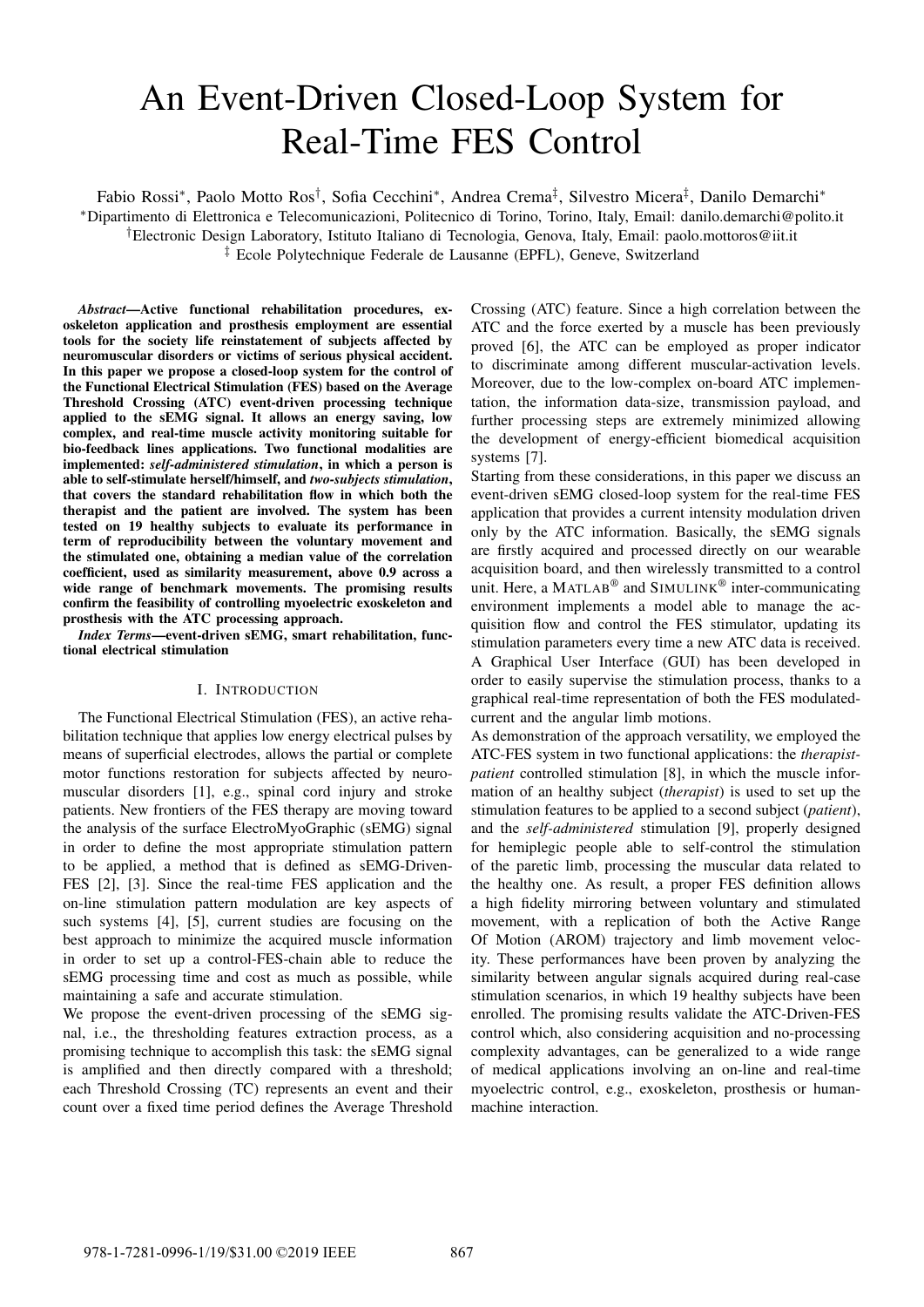

Fig. 1: Schematic representation of the system. *Inputs*: sEMG multi-channel acquisition board and articular electro-goniometers; *Output*: FES stimulator; *Processing*: MATLAB® & SIMULINK® control unit supported by a GUI for user interface.

#### II. SYSTEM ARCHITECTURE

The developed system is composed by an *acquisition unit* for the ATC feature extraction, an *actuation unit* represented by the FES stimulator and a *control unit* which handles the previously two processes and runs the GUI, as schematized in Fig. 1 where hardware and software resources are highlighted.

The sEMG acquisition board [10] has a modular structure organized with a central digital section surrounded by four Analog Front-Ends (AFEs). Each AFE is properly designed for the differential sEMG acquisition, providing the 33 Hz to 397 Hz band-pass filter with 922 gain. Ferrites and protection diodes are placed on the channel inputs in order to couple it with a FES system avoiding over-voltage circuitry damage risk. At the output, the TC signal is extracted in hardware using an hysteresis voltage comparator in order to avoid spurious spikes generation. The TC signals are used as input to a micro-controller  $(\mu C)$  of the MSP430 TI family, which computes the ATC parameters of all the channels and wirelessly transmits them using Bluetooth 4.0 protocol.

Additionally, we developed custom electro-goniometers, as optional inputs, if a visual feedback on the angle limbs motion is required. They are composed by a digital absolute encoder (12 bit resolution,  $0.2^{\circ}$  accuracy) and an Arduino-micro  $\mu$ C unit [11], which samples the signal at 80 Hz (compliant with the articular velocity of human movements [12]). The use of a bio-compatible lightweight resin for the 3D printer process allows the creation of an anatomical, comfortable and movement free structure.

On the other side, the *stimulation unit* is composed by the FES stimulator and its control logic. In particular, we chose the commercial medical-certified RehaStim2 (HASOMED GmbH company), a portable device that generates biphasic rectangular current pulses on up to 8 channels simultaneously, setting numerous power and time parameters related to the progression of the stimulation individually for each channel [13]. We based the pulse amplitude definition (0 mA to 130 mA) on the ATC parameter while the pulse-width (20  $\mu$ s to 500  $\mu$ s), the stimulation frequency (f<sub>s</sub>, 10 Hz to

50 Hz) and the stimulation mode (single, doublet or triplet) are user-selectable depending on the muscles and movement considered.

In the middle, the *control unit* interfaces the user with the system and links the acquisition process with the actuation one. Since the RehaStim 2 could be connected to an external device by means of the ScienceMode2 bidirectional communication protocol  $[14]$  and a SIMULINK<sup>®</sup>-compatible block has been implemented by the authors of [15], we developed the entire software architecture in the MATLAB® and  $SIMULINK^@$  inter-communicating environments, providing a multi-threading SIMULINK<sup>®</sup> model linked to the MATLAB<sup>®</sup> GUI. Although the GUI provides a user-practical system supervision, the running core of the processes is represented by the model: it has a multi-submodel structure which allows the synchronous management of the ATC acquisition, the limb motion recordings and the FES stimulator control. Moreover, in order to properly set up the acquisition and stimulation parameters depending on the user(s) application-case, a *calibration* procedure, divided into four phases, defines the ATC-FES relationship:

- 1) *ATC threshold*: set just above the sEMG signal baseline in order to maximize the TC events with the minimal muscle effort.
- 2) *Maximal ATC value*: calculated as the median value among the maximum ATC values recorded during some repetitions of the desired movement.
- 3) *AROM evaluation*: measure of the maximal AROM of the involved articulation.
- 4) *Current Limitation*: the maximal FES current intensity is defined as the 110% of the current that permits to reach the 30% of the AROM in the stimulated subject.

If the goniometers are not employed, step 3) is skipped and 4) is visually achieved. Steps 2) and 4) are essential to create a stable user-dedicated relationship between the input ATC data and the stimulation pattern to be applied. Fig. 2 shows the low-complex, noise-robust ATC-FES intensity definition process (ATC<sub>array</sub>-Current<sub>array</sub>) optimized by the calibration phases. Every time a new ATC value is received, the median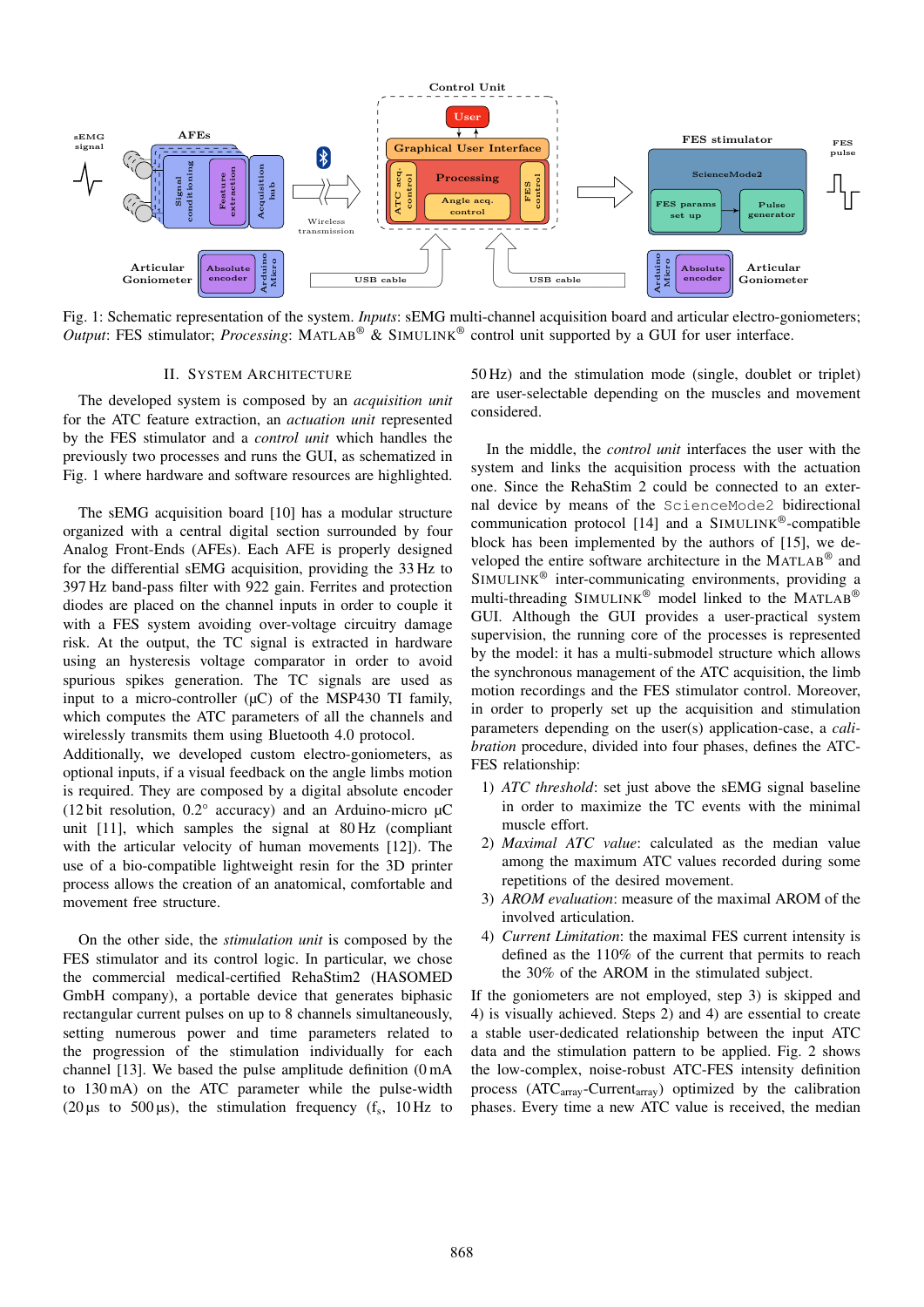

Fig. 2: ATC-processing flow for the FES current definition.

value between that one and the previous three is calculated and the FES current is determined using the simply yet effective calibrated *lookup table* structure.

An application example is reported in Fig. 3: the top graph shows the FES current modulation based on the count of TC events (ATC) while the bottom graph represents the angle signals acquired during the stimulation. The high reproducibility between the voluntary movement (blue) and the stimulated one (red), in terms of AROM similarity, is clearly visible.



Fig. 3: On-line stimulation: FES current modulation on ATC (top); voluntary and stimulated limb motions (bottom).

#### III. EXPERIMENTAL TESTS

The performance of the ATC-Driven-FES system has been evaluated in terms of reproducibility between the voluntary and induced movement in the *therapist-patient* case, in order to avoid the intrinsic bias due to the self stimulation. The general idea is to simultaneously acquire the angular motion of the limbs during on-line stimulation session, employing the electro-goniometers, and to evaluate the similarity between signals using the maximum of the cross-correlation coefficient  $(\sigma)$ . A database has been created enrolling 19 healthy subjects (12 males, 7 females, 24-40 years old), which provided their

TABLE I: Experimental test settings.

| Mov.       | muscle                    | pulse-width              | $f_s$   | mode    | electrode                              |  |
|------------|---------------------------|--------------------------|---------|---------|----------------------------------------|--|
| EF         | biceps<br><b>brachii</b>  | $150 \,\mathrm{\mu s}$   | $40$ Hz | triplet | $5 \text{ cm} \times 9 \text{ cm}$     |  |
| EE         | triceps<br><b>brachii</b> | $200 \,\mu s$            | $40$ Hz | triplet | $3.5 \text{ cm} \times 4.5 \text{ cm}$ |  |
| <b>ADF</b> | tibialis<br>anterior      | $300 \,\mathrm{\upmu s}$ | $40$ Hz | triplet | $3.5 \text{ cm} \times 4.5 \text{ cm}$ |  |
| APF        | gastroc.<br>medialis      | $350 \,\mathrm{us}$      | 40 Hz   | triplet | $5 \text{ cm} \times 9 \text{ cm}$     |  |

informed consent to take part to the data collection protocol (approved by the University Bioethics Committee of Universita degli Studi di Torino). The participants are organized ` into 12 therapist-patient couples, ensuring that each person covers both the roles only once and that both the tasks can not be performed in the same couple in order to assure high variability and diversity in the trials. Each couple has to perform a list of four exercises: Elbow Flexion (EF) and Elbow Extension (EE) related to the upper arm, Ankle Dorsi Flexion (ADF) and Ankle Plantar Flexion (APF) for foot control (details in Table I). The data-set robustness has been obtained by repeating each movement 30 times, organized into 3 sessions of 10 repetitions each one and suspended by short pause to avoid muscle fatigue. The stimulated subject has been maintained blindfolded during the entire sessions, so that she/he could not be influenced by the timing and the entity of the controller's limb movement. Moreover, in order to prevent conditioning effect, the execution order of the movements is randomly chosen for each couple.

We employed the H124SG Covidien Kendall™ electrode for sEMG acquisition, along with SENIAM (Surface EMG for Non-Invasive Assessment of Muscles) guidelines for electrode positioning and skin preparation. On the stimulation side, we used the reusable self-adhesive HASOMED RehaTrode™ electrodes of different size depending on the stimulated muscle.

The box plots reported in Fig. 4a show the  $\sigma$  populations of the four exercises, where each  $\sigma$  value is calculated dividing the entire signal into epochs containing a single movement repetition and neglecting the signal baseline since it can be different depending on the limb starting position. The high fidelity of the movement replication is proven by the median  $\sigma$  value of each population, which results above 0.9 and Q3-skewed in all the cases. Moreover, the benefits of the ATC approach in the active control of the stimulation are further testified by the narrow InterQuartile Range (IQR) of the boxes, which are all located above the 0.8  $\sigma$  value, and by the extremely low number of outliers  $(Q_{3,1} \pm 1.5 \text{ IQR})$ .

A second test regards the latency of the system (measurements in Fig. 4b), computed considering both the time elapsed between the voluntary movement and the stimulation initialization, and the total delay in the movement replication. The median processing time spent in the definition of the new FES parameter is below 1 s, mainly due to the